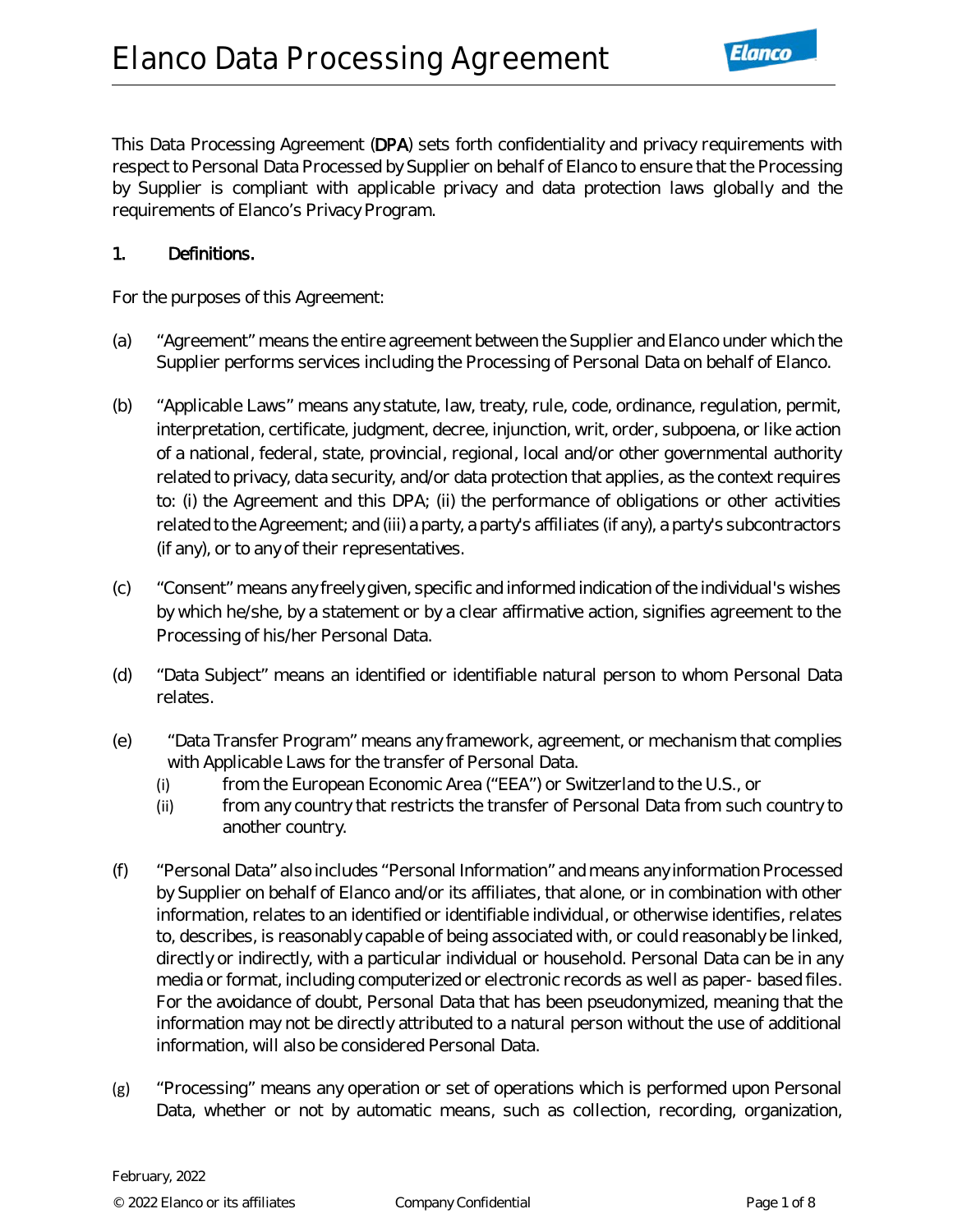storage, adaptation or alteration, retrieval, consultation, use, disclosure by transmission, dissemination, structuring, restriction, or otherwise making available, alignment or combination, blocking or erasure, or destruction.

- (h) "Processor" means an entity undertaking Processing. For the purposes of the Agreement and this DPA, the Supplier is a Processor of Elanco Personal Data.
- (i) "Personal Data Breach" means:
	- (i) Any unauthorized, accidental, or unlawful loss, acquisition, modification, use, destruction, alteration, disclosure, transfer, or transport of, or access to Personal Data; and
	- (ii) Any substantially similar term to the above as defined by Applicable Laws.
- (j) "Sensitive Personal Data" is a subset of Personal Data, which due to its nature has been classified by law or by Elanco policy as deserving additional privacy and security protections. Sensitive Personal Data consists of:
	- (i) All government-issued identification numbers (including US Social Security numbers, EU Social Security numbers, Canadian Social Insurance numbers, Japanese My Number Social Security/Tax numbers, driver's license numbers, and passport numbers);
	- (ii) All financial account numbers (bank account numbers, credit card numbers, and other information if that information would permit access to a financial account);
	- (iii) Individual medical records and biometric information, including any information on any worker or consumer's health, disability, as well as all data relating to an individual person's health;
	- (iv) medical, health or biometric information which can directly or indirectly be attributed to an identified or identifiable individual;
	- (v) Reports of individual background checks and all other data obtained from a U.S. consumer reporting agency and subject to the *Fair Credit Reporting Act*;
	- (vi) Data elements revealing race, ethnicity, national origin, religion, philosophical beliefs, trade union membership, political orientation, sex life or sexual orientation, criminal records, histories of prosecutions or convictions, or allegations of crimes; and
	- (vii) Any other Personal Data designated by Elanco as Sensitive Personal Data (for example, but not limited to, "special care-required personal information" as defined and stipulated in Japan's Personal Information Protection Act shall be included as part of Sensitive Personal Data).
- (k) Services" means the specific services that Supplier performs for Elanco under the Agreement.

## 2. Personal Data Processing Details: to be completed by Supplier

Supplier represents that the following is accurate to the best of their knowledge:

(a) Supplier's Registered Name and Address: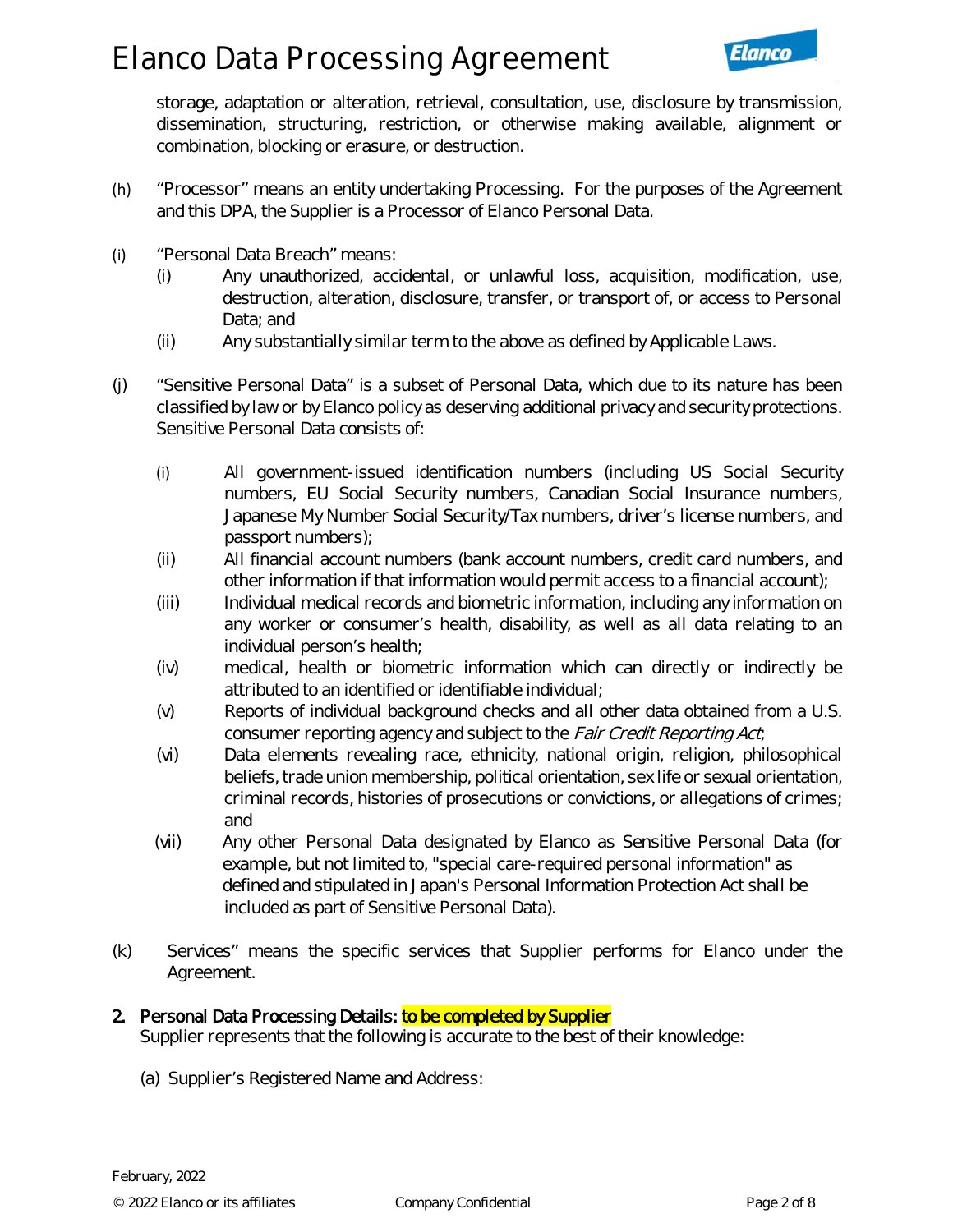## **Elanco Data Processing Agreement**



(b) Supplier is the Processor of Elanco. If Supplier believes that it is also, in part, a "Controller" of the Personal Data in some manner, Supplier must indicate below that: (i) it believes it is a Controller, and (ii) describe the nature and purpose of its data Processing as a Controller, including the Data Subjects and Personal Data for which it will be a Controller (Note: if this option is selected, the privacy office will likely require additional documentation):

□ In addition to being a Processor, Supplier asserts that it is a Controller with respect to the Processing of certain Personal Data.

 $\Box$  N/A Supplier is not a Controller with respect to this processing activity.

If applicable, describe the nature and purpose of your Processing as a Controller:

- (c) Describe the nature and purpose of the Personal Data Processing to be undertaken by Supplier as set forth in the description of Services:
- (d) Select the type of Data Subjects whose Personal Data will be Processed by Supplier as part of the Services: ☐ Employees  $\Box$  Consumers (e.g., pet owner or website visitor) ☐ Customers (including Animal Health Professionals) ☐ Clinical Investigators ☐ Suppliers, contracted consultants and contracted contingent workers ☐ Other (please list):
- (e) List the categories and detail of the Personal Data that will be Processed by Supplier as part of the services to Elanco: Examples of Personal Data categories include Contact information (email address, phone number, postal address), Name & Role (Name, Role Title, Role Path/level, Employer) Financial information (financial account relating to a person, debit/credit card, salary details etc.).
- (f) Supplier will Process Elanco Personal Data that originates from the following countries:
- (g) Supplier will Process Elanco Personal Data in the following countries:
- (h) If applicable, Supplier has completed the Elanco Third Party Transfer Risk Assessment<sup>[1](#page-2-0)</sup>.

<span id="page-2-0"></span> $1$  The Supplier must complete a Third-Party Risk Assessment if the Supplier is transferring Elanco Personal Data,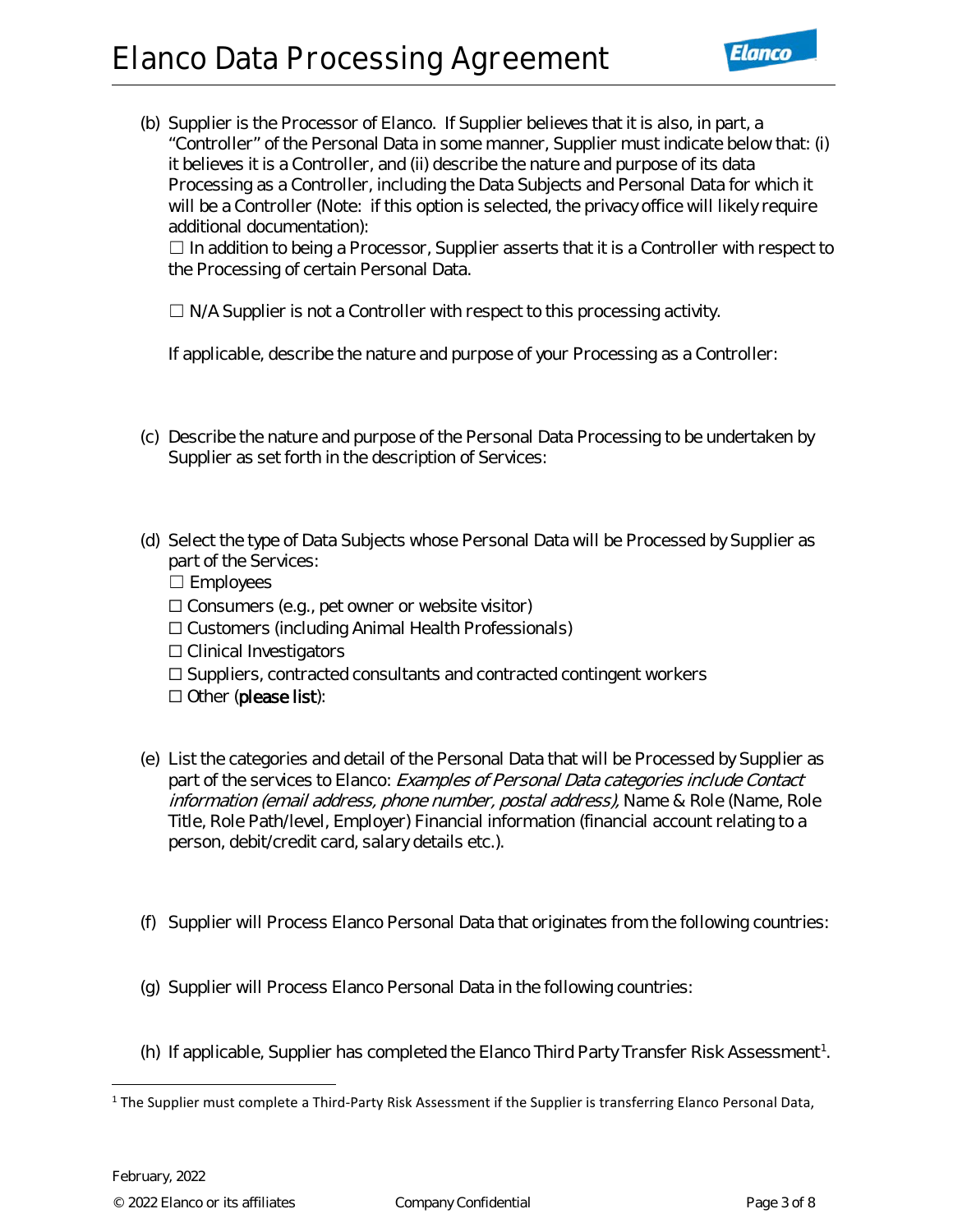

☐ Yes  $\square$  No ☐ Not applicable

## 3. General Obligations.

- (a) Supplier will only collect, access, maintain, use, or otherwise Process Personal Data solely for the purpose of performing the Services for Elanco and to meet its obligations as set forth and in accordance with the Agreement, this DPA, and any documented instructions of Elanco. In addition, Supplier will not transfer, or permit any of its Subcontractors to transfer, Personal Data to a third country, unless it does so in accordance with a Data Transfer Program or it is required to do so by Applicable Laws to which Supplier is subject. In the case of a legal obligation to transfer Personal Data to a third country, the Supplier shall inform Elanco of that legal requirement before Processing and transfer of the Personal Data, unless the Applicable Laws prohibit such notification to Elanco on important grounds of public interest. In the event Supplier believes that it cannot satisfy its obligations under the Agreement while complying fully with the requirements of this DPA, Supplier shall notify Elanco immediately and shall not proceed with any act that would violate this DPA until the conflict is resolved.
	- (i) Supplier will complete Section 2, Personal Data Processed, and Supplier hereby represents and warrants that all such responses to the questions set forth in Section 2 are true and accurate to the best of Supplier's knowledge.
- (b) If Supplier indicates in Section 2 (b) that it is a "Controller" with respect to some of the Personal Data, then, strictly with respect to its Processing of the Personal Data in its capacity as a Controller, this Section 3(b) shall state Supplier's obligations.
	- (i) With respect to its Processing of the Personal Data in its capacity as a Controller, Supplier represents and warrants to Elanco that:
		- (1) It will only Process the Personal Data for the Controller purposes set forth in Section 2, and for no other purpose;
		- (2) Its Processing will comply with all Applicable Laws, including all obligations imposed by any applicable DPA;
		- (3) In addition to the indemnification provisions set forth in Section 8, Supplier shall fully and completely indemnify Elanco from and against any and all claims, actions, liabilities, losses, damages, statutory damages, judgments, awards, fines, penalties, costs and expenses (including reasonable attorneys' fees and defense costs and amounts paid in investigation, defense or settlement of the foregoing) arising from or related to Supplier's Processing of the Personal Data is its capacity as a Controller;
		- (4) It has a direct relationship with Data Subjects apart from the relationship that exists or will exist in its performance of the Services for Elanco under

that originates in the European Economic Area (EEA), to a third country outside of the EEA, or originates in China and is transferred outside of the country, via Standard Contractual Clauses (SCCs).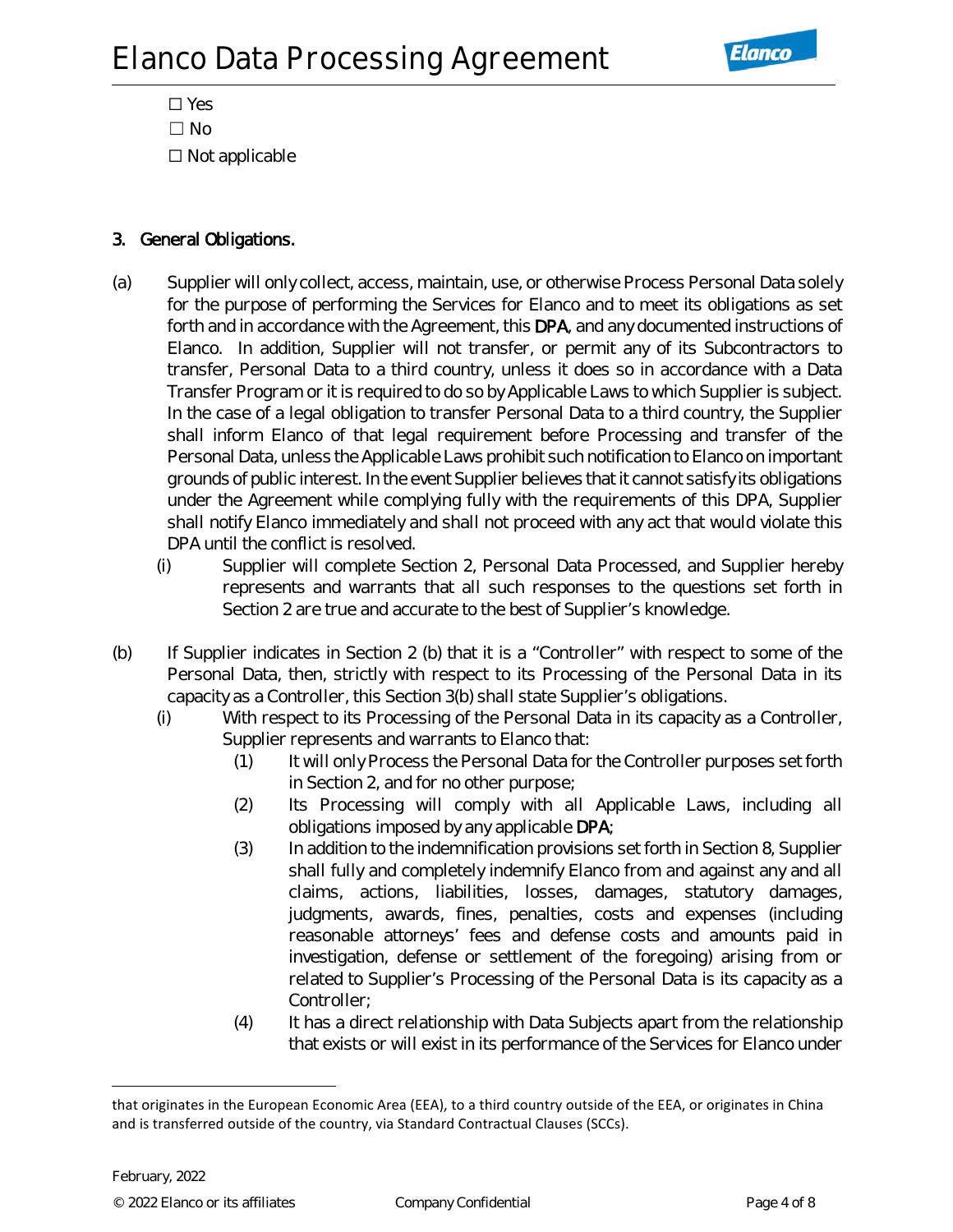the Agreement;

- (5) It alone will determine and be responsible for the purposes and means for which that Personal Data it Processes as a Controller will be Processed;
- (6) Its role as a Controller in no way affects or diminishes its obligations as a Processor under this Agreement, its provision of the Services to Elanco, and Elanco's rights or obligations with respect to Personal Data subject to this DPA.
- (c) At appropriate intervals or as otherwise requested by Elanco, Supplier will provide a copy of its written privacy policies and procedures to Elanco.
- (d) Supplier shall promptly upon receipt (but no later than 24 hours from receipt) inform Elanco, in writing:
	- (i) of any request for access to Personal Data received by Supplier from an individual who is (or claims to be) the Data Subject, or a request from such Data Subject to cease or not begin Processing, or to rectify, block, restrict, erase, or destroy any such Personal Data;
	- (ii) of any request to receive Personal Data in a structured, commonly used, and machine-readable format and/or transmit the data to another controller received by Supplier from an individual who is the subject of the data;
	- (iii) of any other request by a Data Subject attempting to exercise what they believe are their rights under Applicable Laws;
	- (iv) of any request received by Supplier from any government official (including any data protection authority or law enforcement agency) relating to the Processing of Personal Data.
	- (v) of any inquiry, claim or complaint regarding the Processing of the Personal Data received by Supplier;
	- (vi) of any other requests or demands received from third parties with respect to Personal Data (each of (d)(i)-(vi) a "Privacy Communication").

Supplier shall follow reasonable instructions by Elanco for all Privacy Communications received by either Supplier or Elanco and shall assist Elanco in responding to such requests, except where restricted by Applicable Law, using appropriate technical and organizational measures. Supplier understands that it is not authorized to respond to a Privacy Communication, unless explicitly authorized by the Agreement or by Elanco in writing, except for the request received from a governmental agency or any third party with a subpoena or similar legal document, made under Applicable Laws, compelling disclosure by Supplier.

(e) Supplier will promptly and thoroughly investigate allegations of any Personal Data Breach or use or disclosure of Personal Data of which Supplier is aware that is or could be in violation of this DPA. Supplier will notify Elanco, at [privacy@elancoAH.com, p](mailto:privacy@elancoAH.com,)romptly upon discovery of any Personal Data Breach or material violation of this DPA. Supplier shall bear all of its and Elanco's costs associated with resolving a Personal Data Breach that arises or results from Supplier's acts or omissions (or those of Supplier's officers, employees, agents, or subcontractors), or Supplier's violation of this DPA, including costs and expenses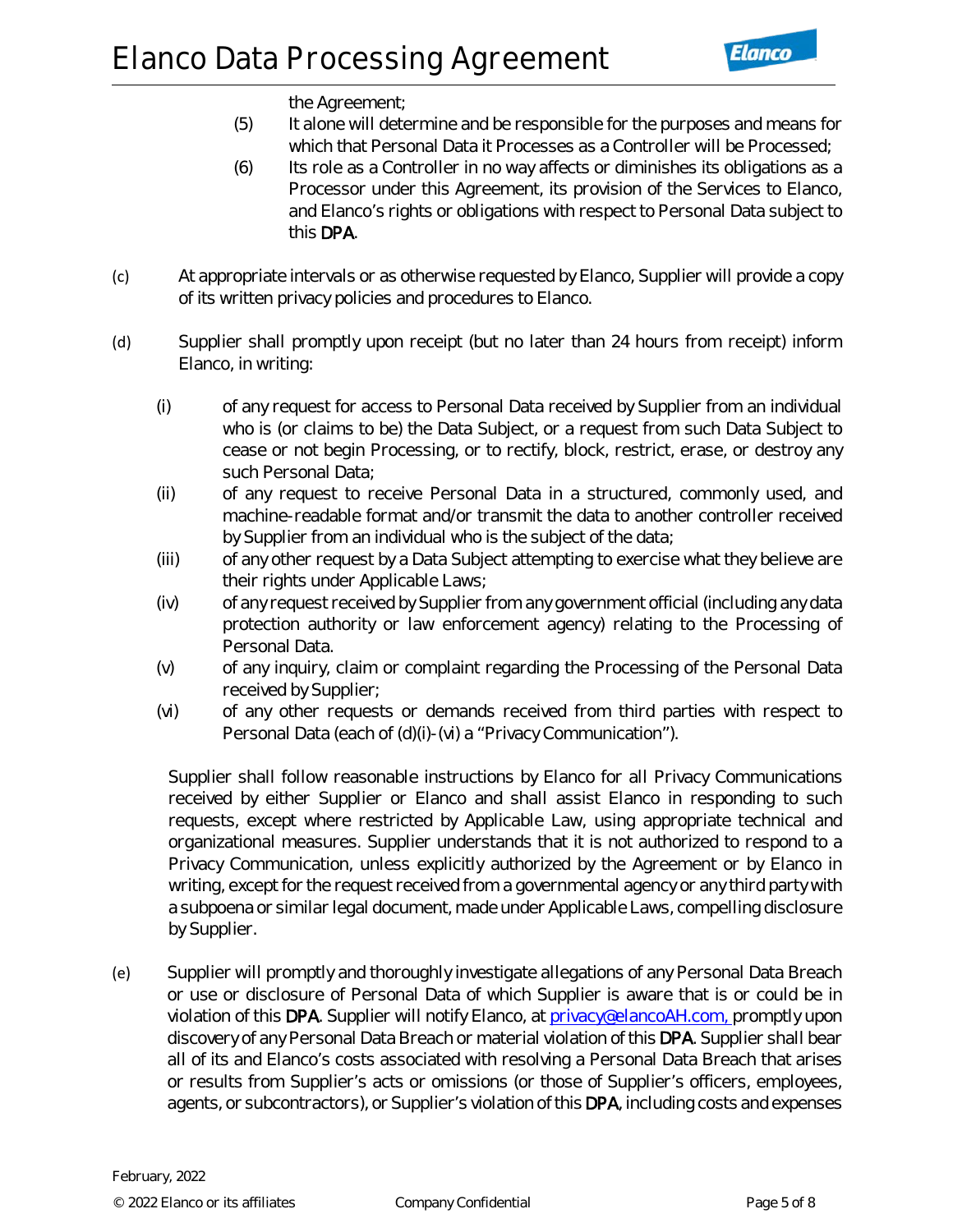## **Elanco Data Processing Agreement**

associated with conducting an investigation, notifying Data Subjects, government agencies, media outlets, and others as required by Applicable Laws or Elanco's reasonable determination, providing consumers with one year of credit monitoring as required by Applicable Laws or Elanco's reasonable determination, and responding to consumer, regulator and media inquiries.

(f) Any Personal Data Processed by Supplier in the performance of the Services shall be limited to that Personal Data that is necessary to perform such Services or to fulfill any legal requirements. Supplier may not de-identify or anonymize Personal Data for Supplier's own use, even if aggregated with other data, unless such de-identification or anonymization and subsequent use by Supplier is explicitly permitted in the Agreement. Supplier shall only store the Personal Data for the amount of time necessary to fulfill the intended purpose. Supplier shall take reasonable steps to assure the integrity and currency of the Personal Data in accordance with document management provisions in the Agreement.

If the Services involve the collection of Personal Data directly from individuals, such as through a registration process or a webpage, Supplier will use the privacy statement and consent (if applicable) as directed by Elanco. However, no terms of use, privacy statement or other provisions presented to individuals via a webpage or in any other manner shall alter the Supplier's obligations or rights under this DPA or the manner in which the Supplier may use Personal Data.

(g) Elanco generally authorizes Supplier to engage subcontractors to Process Personal Data provided that Supplier shall inform Elanco of any intended changes concerning the addition or replacement of other subcontractor and Elanco will have the right to object to such change and terminate the Agreement. Any subcontractors will be permitted to Process Personal Data only to deliver the Services Supplier has retained them to provide under this Agreement and will be prohibited from Processing Personal Data for any other purpose. Prior to giving any Subcontractor access to Personal Data, Supplier shall ensure that such Subcontractor has entered into a written agreement requiring that the subcontractors abide by terms no less protective than those provided in this Agreement. Supplier shall be fully liable for the acts and omissions of any Subcontractor to the same extent as if the acts or omissions were performed by Supplier.

Any breach of the above provision by the Supplier shall be considered a material breach of the Agreement by Supplier and shall allow Elanco to immediately terminate the Agreement between the parties, by law, and if Elanco elects to terminate this Agreement, Elanco shall provide notice to Supplier as set forth in the notice section of the Agreement.

- (h) Without prejudice to any of the Supplier's obligations in this Agreement, Supplier shall cooperate with Elanco and with Elanco's affiliates and representatives in responding to inquiries, claims and complaints regarding the Processing of the Personal Data.
- (i) Supplier shall secure all necessary authorizations from its employees and approved subcontractors to allow Elanco to Process the Personal Data of these individuals as necessary for the performance of the Agreement by Elanco, including information required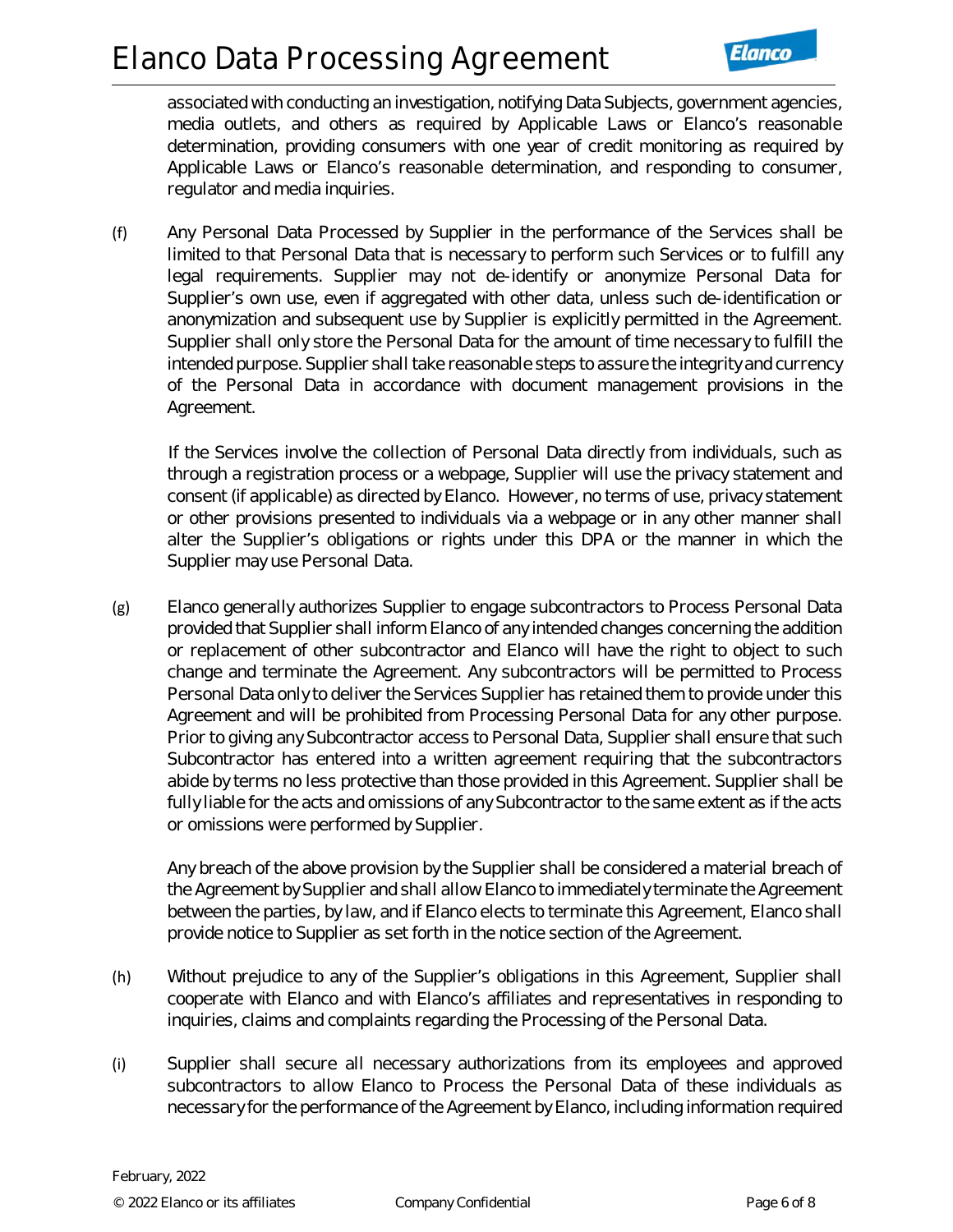

to access Elanco systems or facilities, the maintenance of individual performance metrics and similar information.

### 4. Confidentiality of Personal Data

- (a) Supplier must maintain all Personal Data in strict confidence. Supplier shall make the Personal Data available only to its employees and onsite subcontractors who have a need to access the Personal Data in order to perform the Services and are subject to binding obligations to keep the Personal Data confidential. Supplier shall not disclose, transmit, or make available the Personal Data to third parties (including subcontractors), unless such disclosure, transmission, or making available has been explicitly authorized by Elanco in writing. In no event may Supplier provide Personal Data to a subcontractor or subprocessor unless that entity has agreed in writing to terms no less protective than those contained herein, including the provisions regarding security and Elanco audit rights.
- (b) When the Supplier ceases to perform Services for Elanco, at the choice of Elanco, Supplier shall return all Personal Data (along with all copies and all media containing the Personal Data) to Elanco or shall securely destroy all Personal Data and so certify to Elanco.

#### 5. Security

Supplier shall, with respect to all Processing of Personal Data, comply with the Elanco Information Security Standard, (https://www.elanco.com/en-us/suppliers) and is fully incorporated into this DPA by this reference.

#### 6. Compliance with Laws.

- (a) Supplier must stay informed of the legal and regulatory requirements for its Processing of Personal Data. In addition to being limited to satisfaction of the Services, Supplier's Processing shall comply with all Applicable Laws.
- (b) Supplier shall promptly assist and cooperate with Elanco to allow Elanco to comply with all Applicable Laws, including in respect of cooperation with government, regulatory and supervisory authorities, and data protection impact assessments.
- (c) Where required by Applicable Law, Supplier shall appoint a data protection officer, and shall inform, and keep Elanco updated in respect of, the name and contact details of its data protection officer.

#### 7. Cross-Border Transfer Obligations.

If at any time during the course of this Agreement, Supplier receives Personal Data directly from a member state of the EEA or Switzerland, the United Kingdom, China, or another country with Applicable Laws that restricts transfer of Personal Data to third countries ("Data Localization Country") in a country that is not deemed to provide an adequate level of data protection by the EU Commission or such Data Localization Country, or sends Personal Data from a Data Localization Country to a country that is not deemed to provide an adequate level of data protection by the EU Commission or applicable Data Localization Country, Supplier agrees and represents that prior to such disclosure or receipt of Personal Data it will: